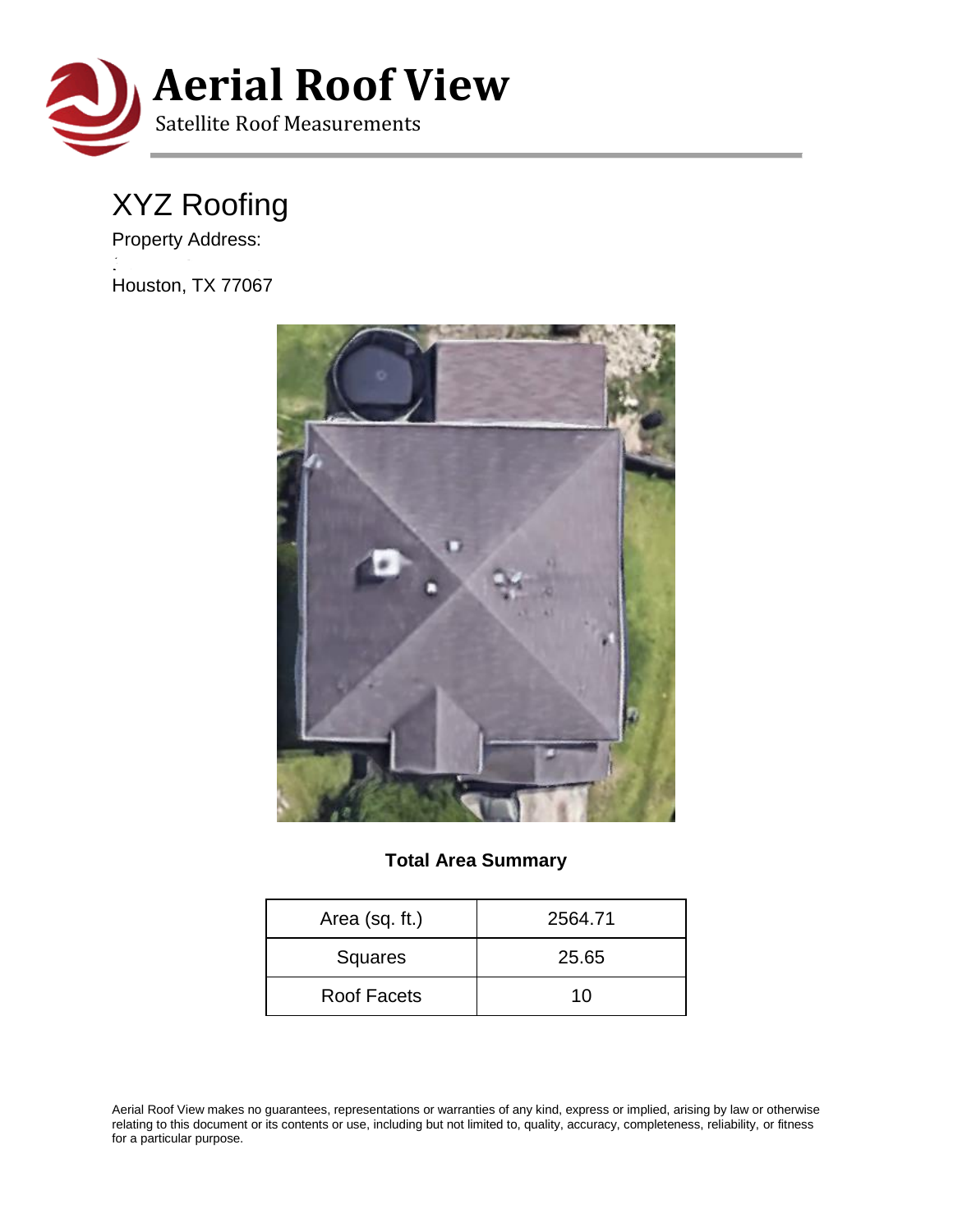

## **ROOF SUMMARY**



| <b>Square Feet</b>                                                                                                                                                                                                                                                                                                                                                                                                                                                      | <b>Squares</b> | <b>Perimeter</b> | <b>Pitch</b> |  |  |
|-------------------------------------------------------------------------------------------------------------------------------------------------------------------------------------------------------------------------------------------------------------------------------------------------------------------------------------------------------------------------------------------------------------------------------------------------------------------------|----------------|------------------|--------------|--|--|
| 2564.71                                                                                                                                                                                                                                                                                                                                                                                                                                                                 | 25.65          | 273.81           | 6:12         |  |  |
| <b>Waste Factor</b>                                                                                                                                                                                                                                                                                                                                                                                                                                                     |                |                  |              |  |  |
| 10%                                                                                                                                                                                                                                                                                                                                                                                                                                                                     | 15%            | 18%              | 20%          |  |  |
| 28.21                                                                                                                                                                                                                                                                                                                                                                                                                                                                   | 29.49          | 30.26            | 30.78        |  |  |
| The table above provides the total roof area of a given property using waste percentages as noted. Please consider that<br>area values and specific waste factors can be influenced by the size and complexity of the property, captured image<br>quality, specific roofing techniques, and your own level of expertise. Additional square footage for Hip, Ridge, and Starter<br>shingles are not included in this waste factor and will require additional materials. |                |                  |              |  |  |

| Eave   | Rake  | Hip    | <b>Valley</b> | <b>Ridge</b> | <b>Step</b> | Apron |
|--------|-------|--------|---------------|--------------|-------------|-------|
| 209.35 | 64.46 | 127.50 | 21.87         | 20.03        | 30.83       | 24.41 |

Aerial Roof View makes no guarantees, representations or warranties of any kind, express or implied, arising by law or otherwise relating to this document or its contents or use, including but not limited to, quality, accuracy, completeness, reliability, or fitness for a particular purpose.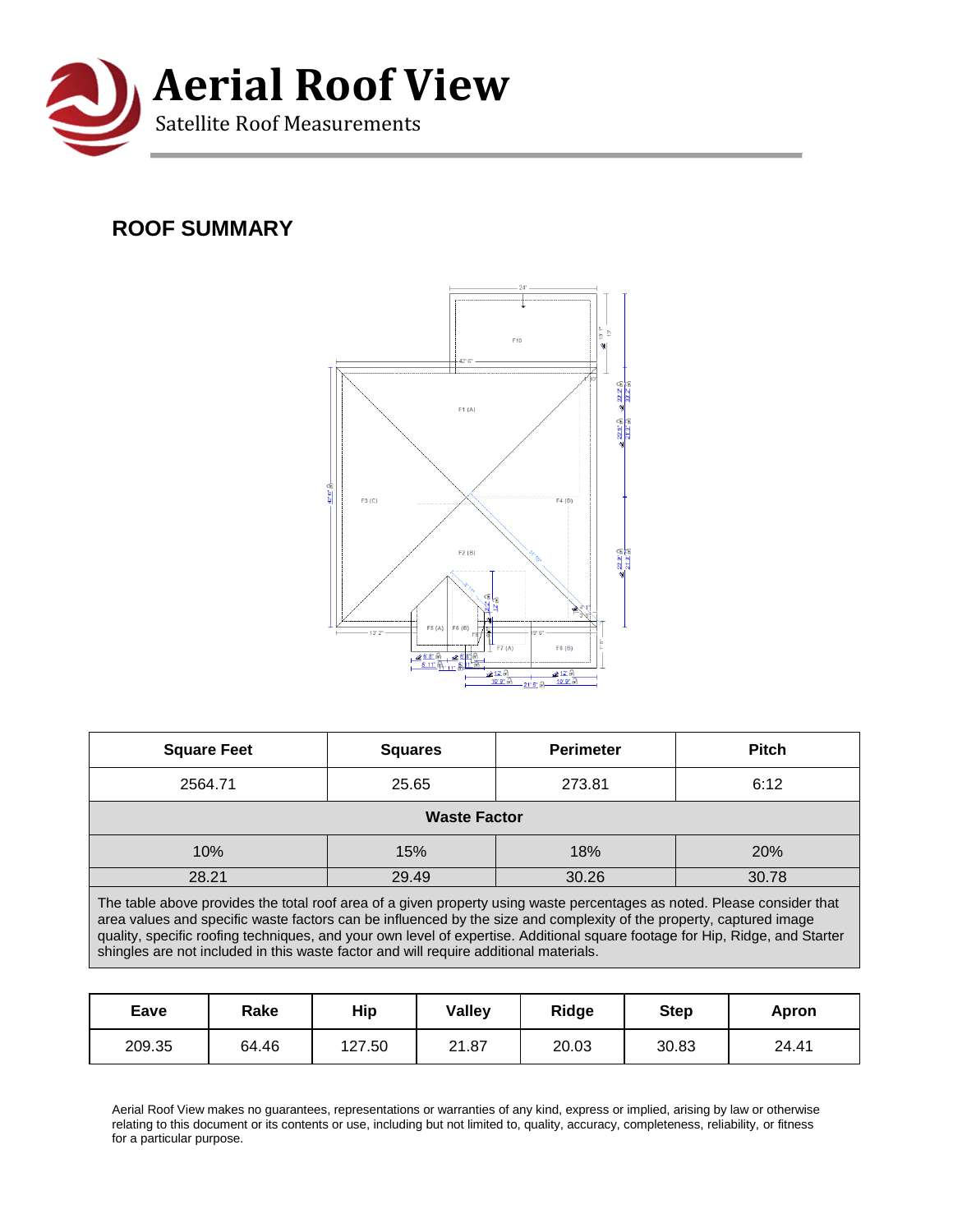

## **Roof Pitch / Facets**



| Ectimated Total: 3564.71 |        | <b>DE 65</b> |      |
|--------------------------|--------|--------------|------|
| F10                      | 313.08 | 3.13         | 1.00 |
| F9                       | 2.39   | 0.02         | 2.00 |
| F <sub>8</sub>           | 91.79  | 0.92         | 6.00 |
| F7                       | 80.29  | 0.80         | 6.00 |
| F6                       | 62.50  | 0.62         | 6.00 |
| F <sub>5</sub>           | 62.50  | 0.62         | 6.00 |
| F <sub>4</sub>           | 504.86 | 5.05         | 6.00 |
| F3                       | 504.86 | 5.05         | 6.00 |
| F2                       | 437.58 | 4.38         | 6.00 |
|                          |        |              |      |

**Estimated Total: 2564.71 25.65** 

Aerial Roof View makes no guarantees, representations or warranties of any kind, express or implied, arising by law or otherwise relating to this document or its contents or use, including but not limited to, quality, accuracy, completeness, reliability, or fitness for a particular purpose.